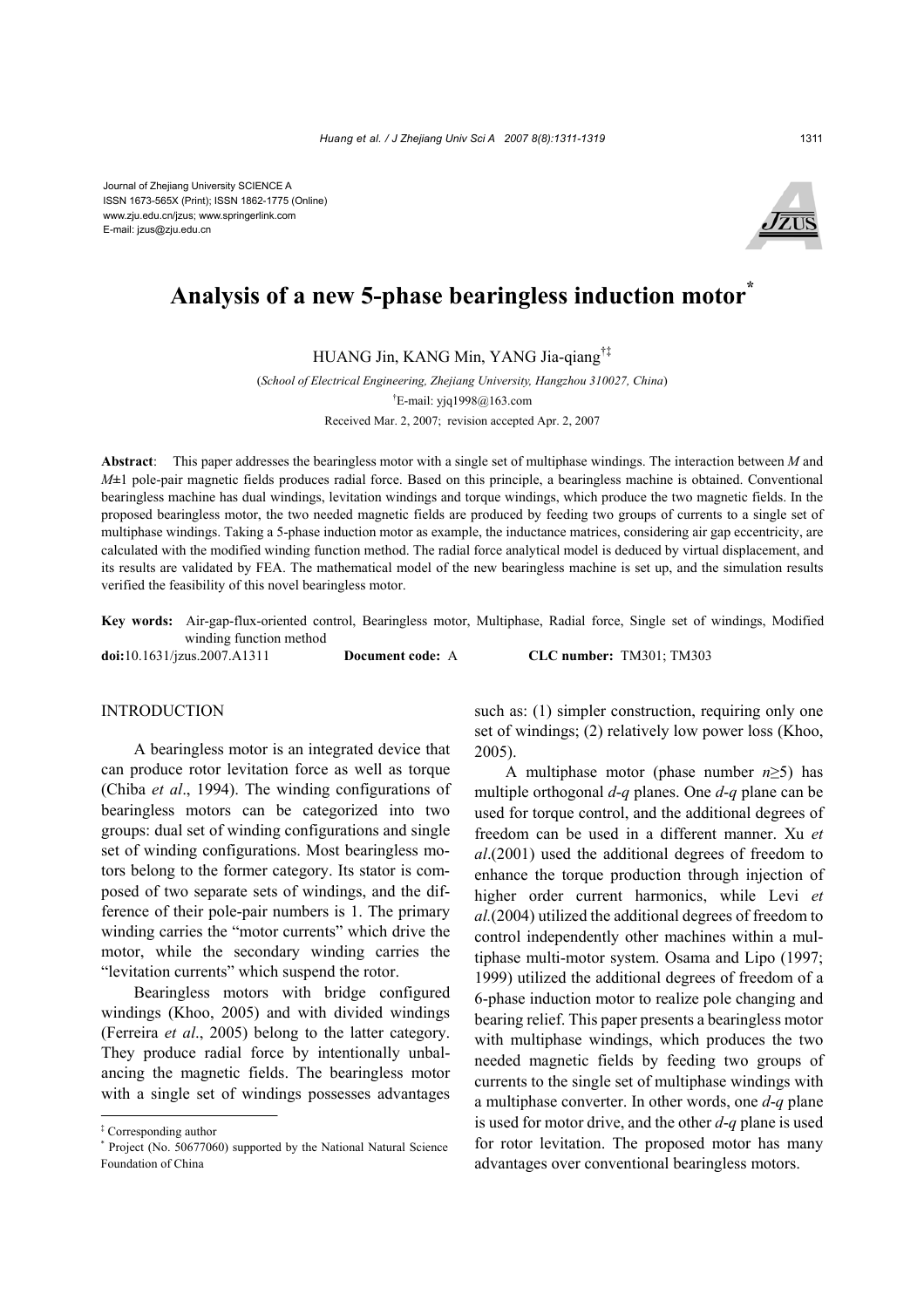# PRINCIPLE OF BEARINGLESS MOTOR WITH SINGLE SET OF MULTIPHASE WINDINGS

# **Principles of radial force generation of multiphase motor**

The rotor of a bearingless motor is levitated by radial force. The interaction between *M* and *M*±1 pole-pair magnetic fields in the air gap generates radial forces, which are used to levitate the rotor (Okada *et al*., 1995). Conventional bearingless motors produce levitation force by two sets of 3-phase windings, and the difference of their pole-pair numbers is 1 (Chiba *et al*., 1994). A bearingless motor with a single set of multiphase windings is presented.

Windings in a motor are usually represented with winding function (Luo *et al*., 1995; Osama and Lipo, 1997). The winding function of winding "*a*" represents the MMF distribution along the air gap for a unit current flowing in winding "*a*". In an *n*-phase symmetric system, the winding functions of each phase can be written as Fourier series:

$$
\begin{cases}\nN_a = N_1 \cos \theta + N_2 \cos(2\theta) + N_3 \cos(3\theta) + \cdots, \\
N_b = N_1 \cos(\theta - \xi) + N_2 \cos[2(\theta - \xi)] \\
+ N_3 \cos[3(\theta - \xi)] + \cdots, \\
N_c = N_1 \cos(\theta - 2\xi) + N_2 \cos[2(\theta - 2\xi)] \\
+ N_3 \cos[3(\theta - 2\xi)] + \cdots, \\
\cdots \\
N_n = N_1 \cos[\theta - (n-1)\xi] + N_2 \cos\{2[\theta - (n-1)\xi]\} + \cdots,\n\end{cases} (1)
$$

where  $\zeta = 2\pi/n$ ,  $\theta$  is the angular position along the stator inner surface, and  $N_1$ ,  $N_2$ ,  $N_3$  are coefficients of winding function.

To be convenient for expression, the group of currents below is defined as "*n* phase *k* pole-pair currents *Ik*":

$$
\begin{cases}\nI_a = I_{km} \cos(\omega t + \Phi_k), \\
I_b = I_{km} \cos(\omega t + \Phi_k - k\xi), \\
I_c = I_{km} \cos(\omega t + \Phi_k - 2k\xi), \\
\vdots \\
I_n = I_{km} \cos[\omega t + \Phi_k - (n-1)k\xi],\n\end{cases}
$$
\n(2)

where  $I_{km}$  is the amplitude of  $I_k$  ( $k=1,2,3,...$ ) and  $\Phi_k$  is the phase angle at  $t=0$  of  $I_a$ . The MMF wave of an *n*-phase symmetric system fed by  $I_k$  can be expressed as

$$
F = \sum_{i=1}^{n} \{I_{km} \cos[\omega t + \Phi_k - k(i-1)\xi] \}
$$
  
\n
$$
\sum_{V} N_V \cos{\{\nu[\theta - (i-1)\xi]\}} \}
$$
  
\n
$$
= \frac{I_{km}}{2} \sum_{i=1}^{n} \sum_{V} N_V {\cos[\omega t + \Phi_k + \nu\theta - (k+\nu)(i-1)\xi] + \cos[\omega t + \Phi_k - \nu\theta - (k-\nu)(i-1)\xi] }.
$$
 (3)

So the *th harmonic MMF wave is* 

$$
F_v = \begin{cases} nN_v I_{km} \cos(\omega t + \Phi_k + v\theta)/2, & k + v = \mu n, \\ 0, & k \pm v \neq \mu n, \\ nN_v I_{km} \cos(\omega t + \Phi_k - v\theta)/2, & k - v = \mu n, \end{cases}
$$
(4)

where  $\mu \in \mathbb{Z}$ .

It is suggested that in an *n*-phase winding motor ( $n \geq 5$ ), "*n* phase 1 pole-pair current"  $I_1$  generates 1 pole-pair revolving magnetic field in the air gap, and *I*<sub>2</sub> generates 2 pole-pair revolving magnetic field. So a bearingless motor with multiphase windings can be realized by properly controlling  $I_1$  and  $I_2$ .

### **Stator configuration of a bearingless motor with multiphase windings**

A 5-phase winding configuration is shown in Fig.1. The conductors of phase **a** go into slots "A" and return via slots "a". The 5-phase windings are identical and each of them is 72° displaced in angular space around the stator.

From Eq.(4), however, in the 5-phase motor,  $I_2$ generates  $F_2$  and  $F_3$ . The interaction between them also generates radial force, which interferes with the levitation force generated by  $F_1$  and  $F_2$ . A solution to this problem is to adjust the coil pitch to make  $N_3=0$ ,



**Fig.1 5-phase winding configuration of a bearingless motor (30 slots)**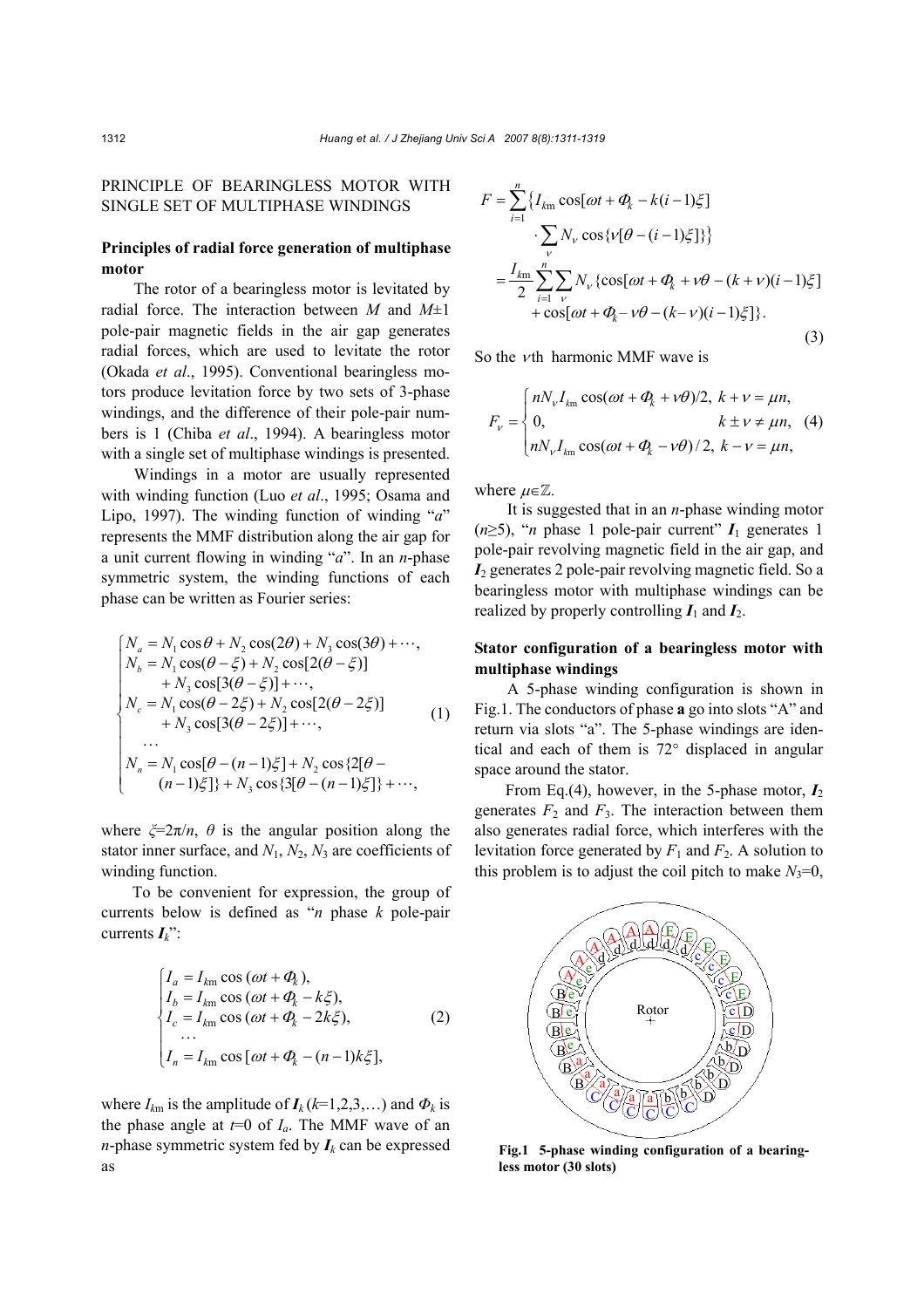because  $F_3$  is directly proportional to  $N_3$ . The coefficients  $N_v$  with respect to coil pitch, calculated by FFT, are shown in Fig.2. Therefore, the coils span 10 slots in the bearingless motor as shown in Fig.1.

Fig.3 shows the flux distribution in the 5-phase motor shown in Fig.1.  $I_1$  generates 1 pole-pair magnetic field in the air gap, and  $I_2$  generates 2 pole-pair magnetic field. The two magnetic fields are generated simultaneously when the motor is fed by  $I_1+I_2$ , and then radial force is produced. Similar results can be obtained in other *n*-phase motors (*n*>5) if the coils are properly arranged.



**Fig.2** Coefficients  $N_v$  vs coil pitch (15 turns per coil)



**Fig.3 Flux and flux density on circumference when the motor is fed. (a) "5-phase 1-pole-pair currents"** *I***<sup>1</sup>**  $(I_{1m}=1 \text{ A}, \Phi_1=0)$ ; (b) "5-phase 2-pole-pair currents"  $I_2$  ( $I_{2m}=2 \text{ A}, \Phi_2=0$ ); (c)  $I_1+I_2$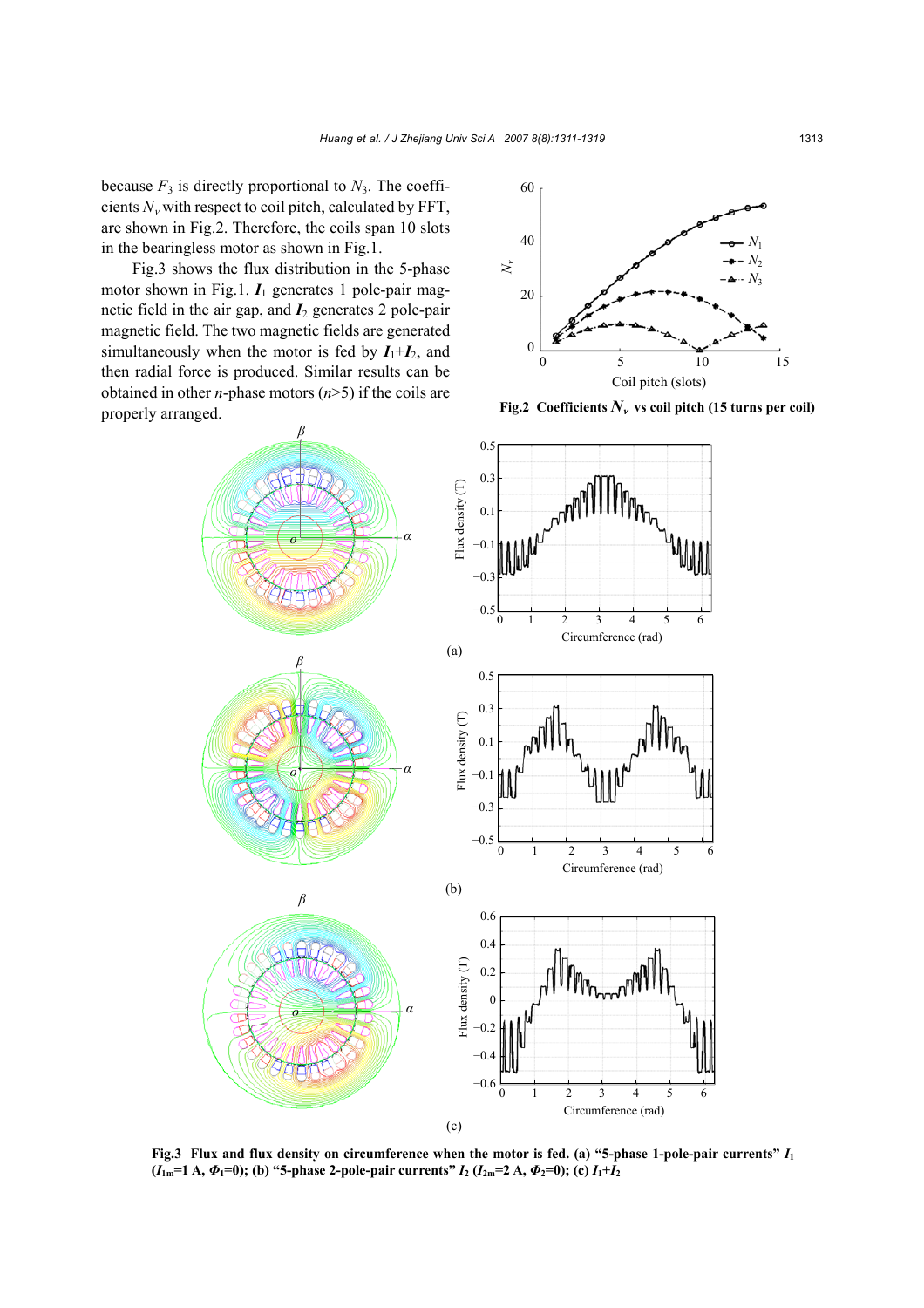## MATHEMATICAL MODEL OF BEARINGLESS MOTOR WITH MULTIPHASE WINDINGS

# **Calculation of inductance matrices in synchronously rotating reference frame**

A bearingless motor works when it has a nonuniform air gap. Its inductances under eccentricity can be calculated with modified winding function method. The mutual inductance between winding "*a*" and "*b*" is (Faiz and Tabatabaei, 2002):

$$
L_{ab} = 2\pi u_0 Ir < P n_a n_b > -2\pi u_0 lr < P n_a < P n_b > / < P > 0
$$

where  $n_a$  and  $n_b$  are the turn functions of winding "*a*" and "*b*" respectively (Faiz and Tabatabaei, 2002), *P*(*θ*) is the distribution of inverse of air gap,  $g_0$  is the radial length of a uniform air gap (as shown in Fig.4), and  $\mu_0$ is the air permeability. Operator  $\leq f$  is defined as the mean of function *f* over [0,  $2\pi$ ]. *N<sub>a</sub>* and *N<sub>b</sub>* are winding functions of winding "*a*" and "*b*", respectively.



**Fig.4 Air-gap eccentricity**

It is obvious that  $N_a=n_a \ll n_a$ , so Eq.(5) can be rewritten as

$$
L_{ab}=2\pi u_0 Ir \langle PN_a N_b \rangle - 2\pi u_0 Ir \langle PN_a \rangle \langle PN_b \rangle / \langle P \rangle
$$
. (6)

The distribution of inverse of air gap can be described as

$$
P(\theta) = 1/\{g_0[1 - \rho \cos(\theta - \gamma)]\}
$$
  
=  $(1/g_0)[(1 + \rho^2/2) + \rho \cos(\theta - \gamma)$  (7)  
+  $\rho^2 \cos^2(\theta - \gamma)/2 + \rho^3 \cos^3(\theta - \gamma)/4 + \cdots],$ 

where  $\rho = \sqrt{\alpha^2 + \beta^2 / g_0}$ ,  $\alpha$  and  $\beta$  are the displacement of rotor center, as shown in Fig.4.

Matrix  $C_s$  [see Eq.(8) in P1315] is used to transform the voltages and currents of stator to synchronous reference frame (Huang, 1994; Levi *et al*., 2004). Where *n* is the phase number of stator or rotor. If *n* is odd, the last row in the matrix should be deleted. In the stator transformation matrix  $C_s$ ,  $\varphi = \int \omega_1 dt$ ,  $\omega_1$ is the synchronous speed. Similarly, the rotor transformation matrix  $C_r$  can be obtained.

Taking a 5-phase induction motor for example, *L*s is the stator inductance matrix, which can be transformed to the synchronously rotating reference frame:

$$
L_{\rm st} = C_{\rm s} L_{\rm s} C_{\rm s}^{\rm T}.
$$
 (9)

Omitting the zero sequence inductance, Eq.(9) can be rewritten as Eq.(10) (see P1315). Where *L*<sub>1m</sub>=3π*µ*<sub>0</sub>*lrN*<sub>1</sub><sup>2</sup>/g<sub>0</sub>, *L*<sub>2m</sub>=3π*µ*<sub>0</sub>*lrN*<sub>2</sub><sup>2</sup>/g<sub>0</sub>, *L*<sub>0s1</sub> and *L*<sub>0s2</sub> are leakage inductances of 1-pole-pair and 2-pole-pair equivalent windings respectively.

Similarly, the rotor inductance matrix and mutual inductance matrix between stator and rotor, under eccentricity in synchronously rotating reference frame, can be calculated as Eqs.(11) and (12) (see P1315). Where  $L_{0r1}$  and  $L_{0r2}$  are relevant rotor leakage inductances, and the rotor inductances are referred to the stator.

#### **Voltage equations**

In normal operating conditions, the rotor displacement is very small, and the equations under eccentricity are very complex, so the equations under no eccentricity are used to design the control system. Voltage equations in stationary reference frame are given by

$$
\begin{bmatrix} U_{\rm s} \\ U_{\rm r} \end{bmatrix} = \begin{bmatrix} R_{\rm s} & 0 \\ 0 & R_{\rm r} \end{bmatrix} \begin{bmatrix} I_{\rm s} \\ I_{\rm r} \end{bmatrix} + p \begin{bmatrix} L_{\rm s} & M_{\rm sr} \\ M_{\rm sr}^{\rm T} & L_{\rm r} \end{bmatrix} \begin{bmatrix} I_{\rm s} \\ I_{\rm r} \end{bmatrix}, (13)
$$

where  $U_s$  and  $U_r$  are voltage vectors of stator and rotor loops respectively (Luo *et al*., 1995), and *p* is the differential operator. By applying the transformation to the stator and rotor voltages and flux linkages, the voltage equations are rewritten as (Huang, 1994; Osama and Lipo, 1997)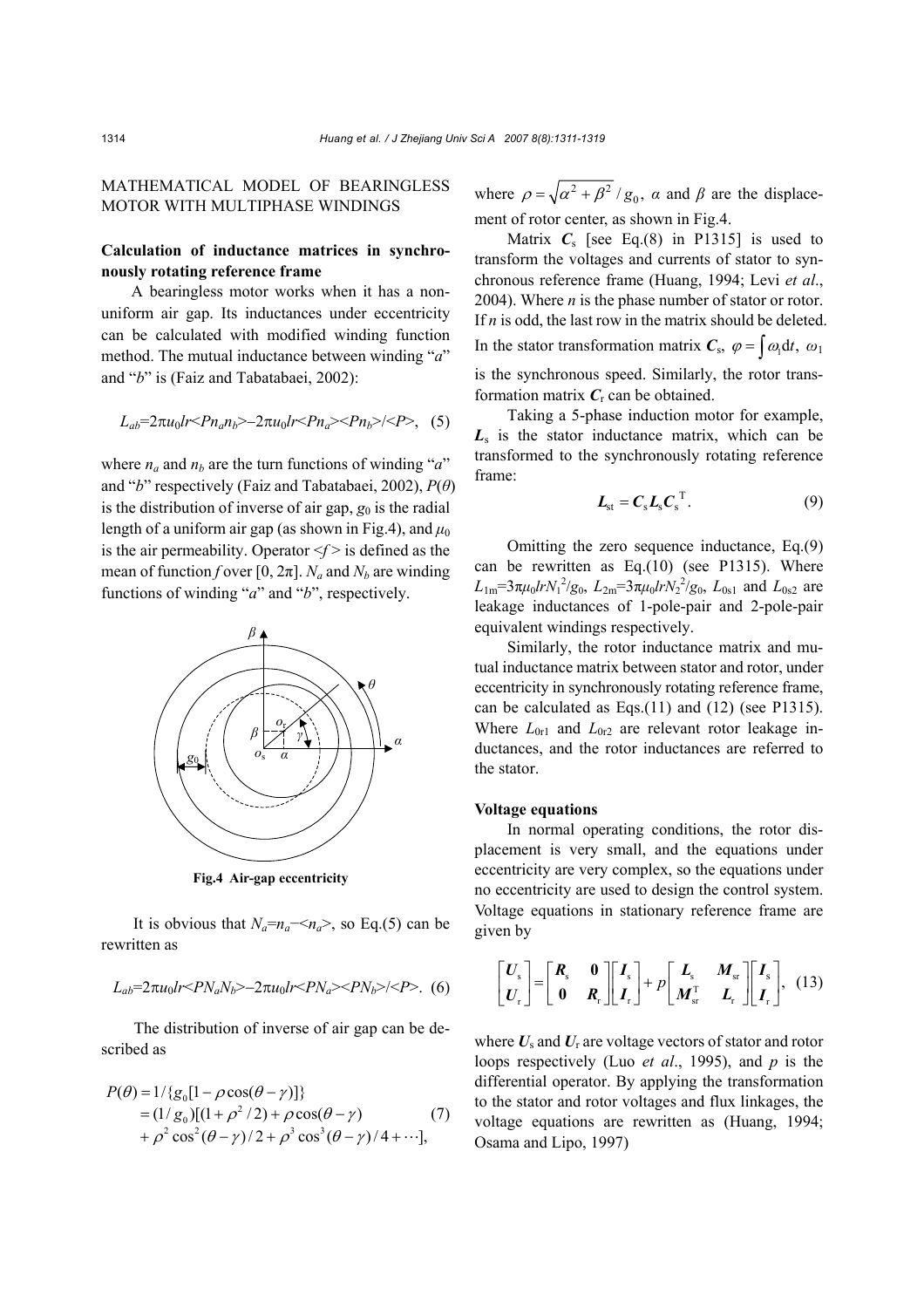$$
C_{s} = \sqrt{\frac{2}{n}} \begin{bmatrix} \cos \varphi & \cos (\varphi - \xi) & \cos (\varphi - 2\xi) & \cos (\varphi - 3\xi) & \cdots & \cos [\varphi - (n-1)\xi] \\ \sin \varphi & \sin (\varphi - \xi) & \sin (\varphi - 2\xi) & \sin (\varphi - 3\xi) & \cdots & \sin [\varphi - (n-1)\xi] \\ \cos \varphi & \cos (\varphi - 2\xi) & \cos (\varphi - 4\xi) & \cos (\varphi - 6\xi) & \cdots & \cos [\varphi - 2(n-1)\xi] \\ \sin \varphi & \sin (\varphi - 2\xi) & \sin (\varphi - 4\xi) & \sin (\varphi - 6\xi) & \cdots & \sin [\varphi - 2(n-1)\xi] \\ \vdots & \vdots & \vdots & \ddots & \vdots & \vdots \\ \frac{1}{\sqrt{2}} & \frac{1}{\sqrt{2}} & \frac{1}{\sqrt{2}} & \frac{1}{\sqrt{2}} & \frac{1}{\sqrt{2}} & \cdots & \frac{1}{\sqrt{2}} \\ \frac{1}{\sqrt{2}} & \frac{-1}{\sqrt{2}} & \frac{1}{\sqrt{2}} & \frac{-1}{\sqrt{2}} & \cdots & \frac{-1}{\sqrt{2}} \end{bmatrix} .
$$
 (8)

$$
L_{\rm st} = \left[ \frac{L_{\rm lm} \left( 1 + \frac{\rho^2}{4} \right) + L_{0\rm sl} \left[ \begin{bmatrix} 1 & 0 \\ 0 & 1 \end{bmatrix} \right] \frac{\sqrt{L_{\rm lm} L_{\rm 2m}}}{2g_0} \left( 1 - \frac{\rho^2}{4} \right) \left[ \begin{array}{cc} \alpha & -\beta \\ \beta & \alpha \end{array} \right] \right] \times \frac{\sqrt{L_{\rm lm} L_{\rm 2m}}}{2g_0} \left( 1 - \frac{\rho^2}{4} \right) \left[ \begin{array}{cc} \beta & \beta \\ -\beta & \alpha \end{array} \right] \left[ \begin{array}{cc} L_{\rm 2m} \left( 1 + \frac{\rho^2}{2} \right) + L_{0\rm s2} \left[ \begin{bmatrix} 1 & 0 \\ 0 & 1 \end{bmatrix} \right] \right] \end{array} \right].
$$
\n(10)

$$
L_{\rm rt} = \left[ \begin{bmatrix} L_{\rm lm} \left( 1 + \frac{\rho^2}{4} \right) + L_{\rm 0rl} \right] \left[ \begin{array}{cc} 1 & 0 \\ 0 & 1 \end{array} \right] & \frac{\sqrt{L_{\rm lm} L_{\rm 2m}}}{2g_0} \left( 1 - \frac{\rho^2}{4} \right) \left[ \begin{array}{cc} \alpha & -\beta \\ \beta & \alpha \end{array} \right] \right] \cdot \frac{\sqrt{L_{\rm lm} L_{\rm 2m}}}{2g_0} \left( 1 - \frac{\rho^2}{4} \right) \left[ \begin{array}{cc} \alpha & \beta \\ -\beta & \alpha \end{array} \right] & \left[ L_{\rm 2m} \left( 1 + \frac{\rho^2}{2} \right) + L_{\rm 0r2} \right] \left[ \begin{array}{cc} 1 & 0 \\ 0 & 1 \end{array} \right] \right]. \tag{11}
$$

$$
\boldsymbol{M}_{\text{str}} = \begin{bmatrix} L_{\text{lm}} \left( 1 + \frac{\rho^2}{4} \right) \begin{bmatrix} 1 & 0 \\ 0 & 1 \end{bmatrix} & \frac{\sqrt{L_{\text{lm}} L_{\text{2m}}}}{2g_0} \left( 1 - \frac{\rho^2}{4} \right) \begin{bmatrix} \alpha & -\beta \\ \beta & \alpha \end{bmatrix} \\ \frac{\sqrt{L_{\text{lm}} L_{\text{2m}}}}{2g_0} \left( 1 - \frac{\rho^2}{4} \right) \begin{bmatrix} \alpha & \beta \\ -\beta & \alpha \end{bmatrix} & L_{\text{2m}} \left( 1 + \frac{\rho^2}{2} \right) \begin{bmatrix} 1 & 0 \\ 0 & 1 \end{bmatrix} \end{bmatrix} . \tag{12}
$$

$$
\begin{bmatrix} U_{st} \\ U_{rt} \end{bmatrix} = \begin{bmatrix} R_{st} & 0 \\ 0 & R_{rt} \end{bmatrix} \begin{bmatrix} I_{st} \\ I_{rt} \end{bmatrix} + L_{t} p \begin{bmatrix} I_{st} \\ I_{rt} \end{bmatrix} + G \begin{bmatrix} I_{st} \\ I_{rt} \end{bmatrix}, (14)
$$
  
where

$$
L_{t} = \begin{bmatrix} L_{st} & M_{str} \\ M_{str} & L_{rt} \end{bmatrix}, \quad U_{st} = [u_{qls} \quad u_{dls} \quad u_{q2s} \quad u_{d2s}]^{T},
$$
  
\n
$$
G = \begin{bmatrix} W_{s}L_{st} & W_{s}M_{str} \\ W_{r}M_{str}^{T} & W_{r}L_{rt} \end{bmatrix}, \quad I_{st} = [i_{qls} \quad i_{dls} \quad i_{q2s} \quad i_{d2s}]^{T},
$$
  
\n
$$
W_{s} = \omega_{1} \begin{bmatrix} 0 & 1 & 0 & 0 \\ -1 & 0 & 0 & 0 \\ 0 & 0 & 0 & 1 \\ 0 & 0 & -1 & 0 \end{bmatrix},
$$
  
\n
$$
W_{t} = \begin{bmatrix} 0 & \omega_{1} - \omega_{r} & 0 & 0 \\ -(\omega_{1} - \omega_{r}) & 0 & 0 & 0 \\ 0 & 0 & -(\omega_{1} - 2\omega_{r}) & 0 \end{bmatrix}.
$$

It is clearly shown that  $L_{\text{st}}$ ,  $L_{\text{rt}}$ ,  $L_{\text{srt}}$  are all diagonal matrices when the rotor is under no eccentricity, that is, there is no mutual inductance between 1 pole-pair and 2-pole-pair equivalent windings. From Eqs.(2) and (8), it can be easily obtained that  $I_1$  and  $I_2$ are transformed to  $d_1$ - $q_1$  and  $d_2$ - $q_2$  subspaces respectively, which means that  $I_1$  and  $I_2$  are decoupled in the synchronously rotating reference frame.

### **Electromagnetic torque**

The mechanical equation of motion is given by

$$
T_{\rm e} - T_{\rm r} = J \cdot d\Omega / dt, \qquad (15)
$$

where  $T_r$  is the load torque, *J* is the mechanical motion inertia, and *Ω* is the speed of rotor. The motor electromagnetic torque is deduced to be

$$
T_{\rm e} = 2(\mathcal{Y}_{d2\rm m}i_{q2\rm s} - \mathcal{Y}_{q2\rm m}i_{d2\rm s}) + (\mathcal{Y}_{d1\rm m}i_{q1\rm s} - \mathcal{Y}_{q1\rm m}i_{d1\rm s}). (16)
$$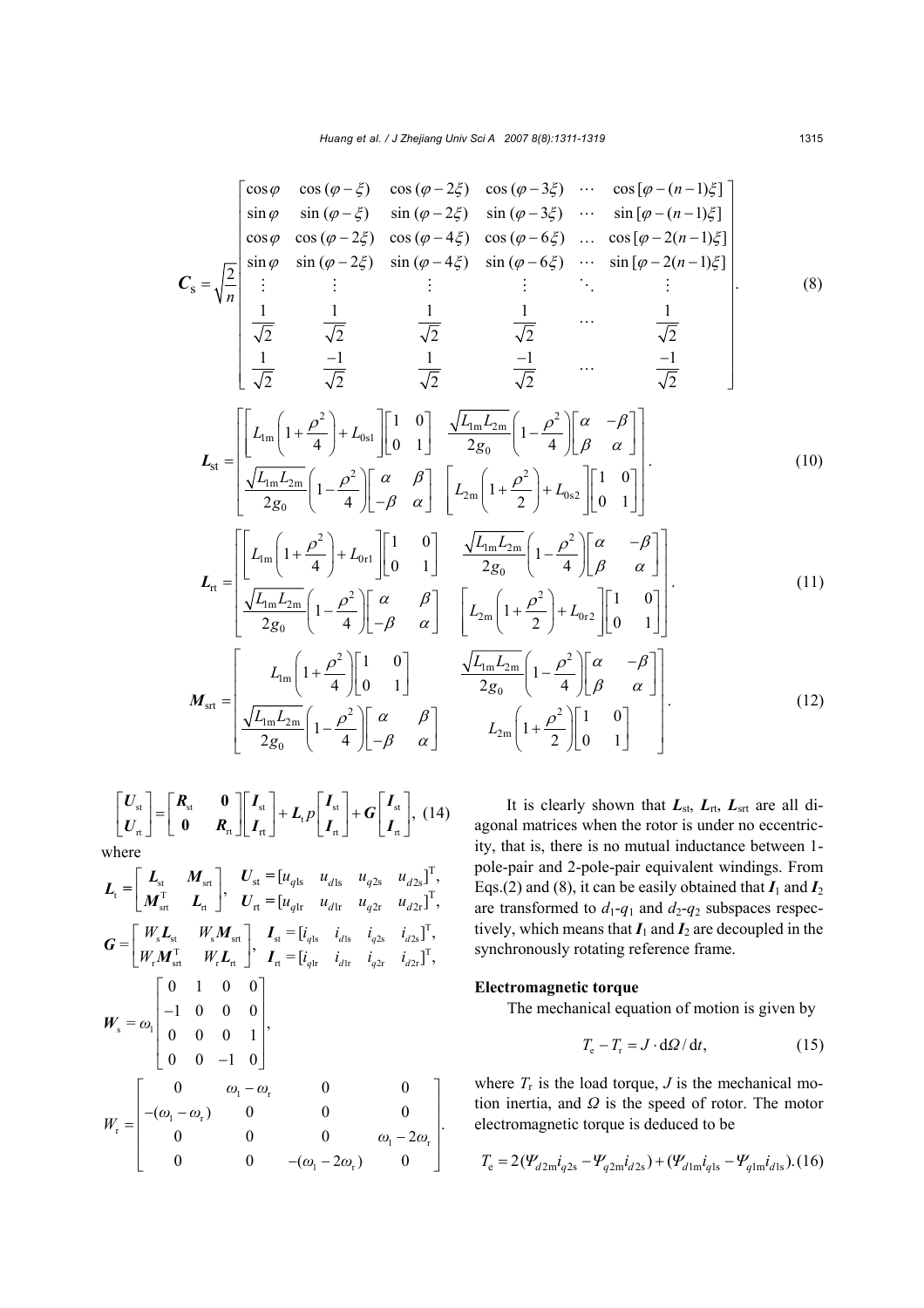## ANALYTICAL MODEL OF RADIAL FORCE AND ITS VALIDATION

Radial force is crucial to the rotor suspension. The radial force acting on rotor can be calculated with virtual displacement method:

$$
F_{\alpha} = \frac{1}{2} \begin{bmatrix} I_{\rm st} \\ I_{\rm rt} \end{bmatrix}^{\rm T} \frac{\mathrm{d}L_{\rm t}}{\mathrm{d}\alpha} \begin{bmatrix} I_{\rm st} \\ I_{\rm rt} \end{bmatrix}, \ F_{\beta} = \frac{1}{2} \begin{bmatrix} I_{\rm st} \\ I_{\rm rt} \end{bmatrix}^{\rm T} \frac{\mathrm{d}L_{\rm t}}{\mathrm{d}\beta} \begin{bmatrix} I_{\rm st} \\ I_{\rm rt} \end{bmatrix} . (17)
$$

It is clear that the radial force is composed of two parts: one part is related to eccentricity and the other is not. The latter is used to control the rotor suspension:

$$
\begin{cases}\nF_{\alpha} = \frac{1}{2g_0\sqrt{L_{\text{lm}}L_{\text{2m}}}} (\Psi_{d2m}\Psi_{d1m} + \Psi_{q2m}\Psi_{q1m}), \nF_{\beta} = \frac{1}{2g_0\sqrt{L_{\text{lm}}L_{\text{2m}}}} (\Psi_{q2m}\Psi_{d1m} - \Psi_{d2m}\Psi_{q1m}),\n\end{cases}
$$
\n(18)



**Fig.5** Radial force vs  $I_{2m}$  with  $I_{1m}=1$  A,  $\Phi_1=0$ ,  $\Phi_2=0$ . **(a) Radial force; (b) Angle of radial force** 

where

$$
\begin{array}{l} \varPsi_{d\ln} = L_{\rm lm} (i_{d\ln} + i_{d\ln}), \ \, \varPsi_{q\ln} = L_{\rm lm} (i_{q\ln} + i_{q\ln}), \\ \varPsi_{d\ln} = L_{\rm 2m} (i_{d\ln} + i_{d\ln}), \, \varPsi_{q\ln} = L_{\rm 2m} (i_{q\ln} + i_{q\ln}). \end{array}
$$

The radial force and the rotor displacement in stationary reference frame are given by

$$
\begin{bmatrix} \ddot{\alpha} \\ \ddot{\beta} \end{bmatrix} = \frac{1}{m} \begin{bmatrix} F_{\alpha} \\ F_{\beta} - G_{\rm r} \end{bmatrix},
$$
(19)

where  $m$  and  $G_r$  are the mass and weight of rotor respectively.

The analytical model of radial force is verified using FEA software ANSOFT. The FE model is the 5-phase motor as shown in Fig.1. The parameters are chosen as follows: turns per phase: 120; stack length:  $l=90$  mm; air-gap thickness:  $g_0=0.55$  mm; radius of air gap: *r*=57.7 mm. The inductances are calculated by Maxwell2D. The comparisons between analytical results of radial force and FEA results are shown in Figs.5 and 6.



**Fig.6** Radial force vs  $\Phi_2$  with  $I_{1m}$ =1 A,  $I_{2m}$ =1 A,  $\Phi_1$ =0. **(a) Radial force; (b) Angle of radial force**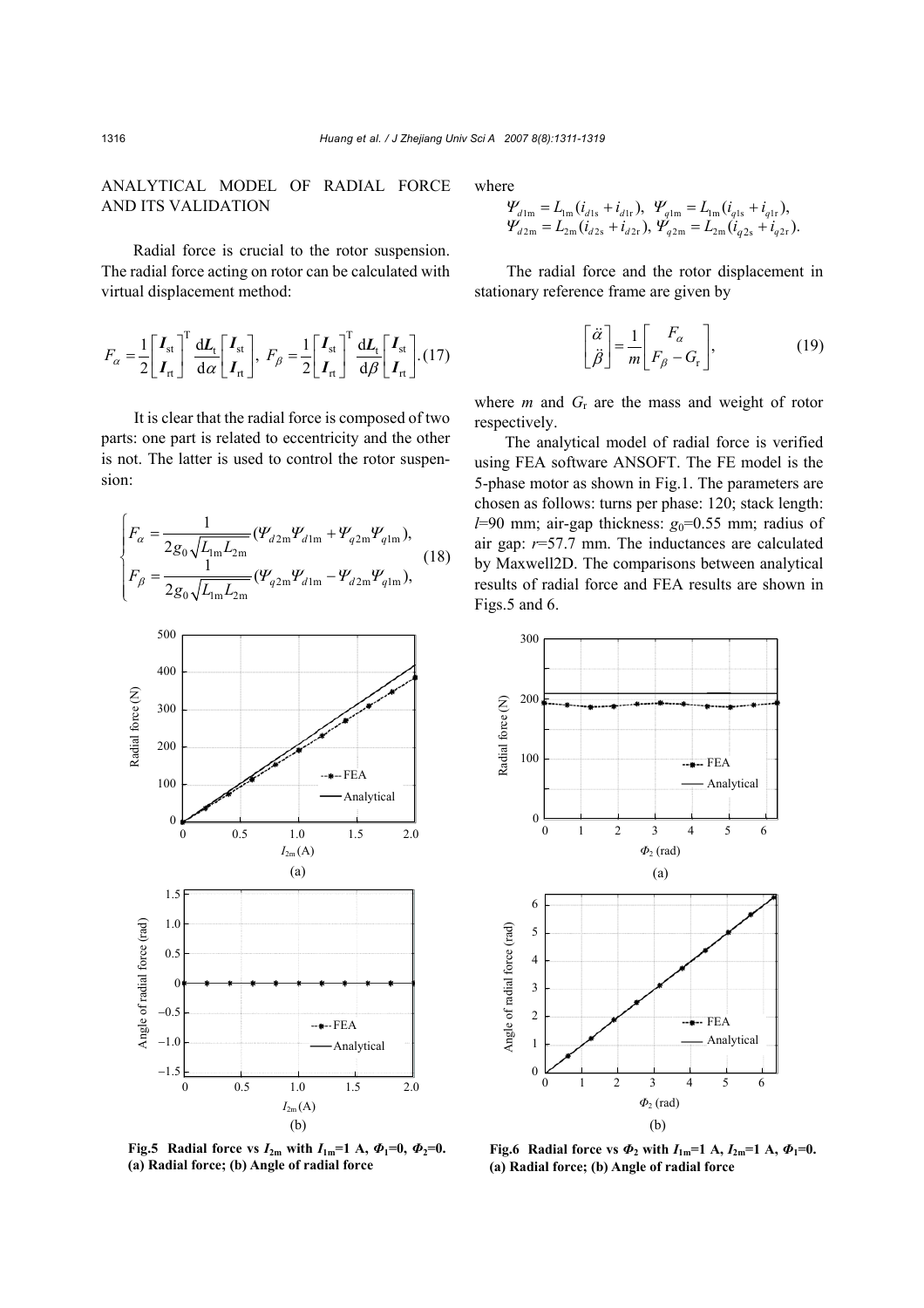Fig.5 shows that the magnitude of radial force is proportional to the increasing current  $I_2$  for a fixed  $I_1$ , and that the angle of radial force is constant when *Φ*<sup>1</sup> and  $\Phi_2$  are fixed. The angle of radial force is zero when the force has the same direction as the axis of phase "*a*".

As shown in Fig.6, the magnitude of radial force is invariable when  $I_{1m}$  and  $I_{2m}$  are constant, while the angle of radial force varies with *Φ*1.

Analytical results and FEA results are plotted by solid line and dashed line respectively. It is clear that the analytical results are in close agreement with FEA results, so this analytical model can well describe the characteristics of radial force.

# CONTROL AND SIMULATION OF BEARING-LESS MOTOR WITH MULTIPHASE WINDINGS

Taking a 5-phase induction motor as example, "5-phase 1-pole-pair currents"  $I_1$  (namely  $i_{q1s}$ ,  $i_{d1s}$ ) can be seen as the "motor currents", and "5-phase 2 pole-pair currents"  $I_2$  (namely  $i_{q2s}$ ,  $i_{d2s}$ ) are the "levitation currents". The "motor currents" equations under no eccentricity are rewritten as

$$
\begin{bmatrix} u_{q1s} & u_{d1s} & 0 & 0 \end{bmatrix}^{T} =
$$
\n
$$
\begin{bmatrix} R_{1s} + pL_{1s} & \omega_{1}L_{1s} & pL_{1m} & \omega_{1}L_{1m} \\ \omega_{1}L_{1s} & R_{1s} + pL_{1s} & \omega_{1}L_{1m} & pL_{1m} \\ pL_{1m} & (\omega_{1} - \omega_{r})L_{1m} & R_{1r} + pL_{1r} & (\omega_{1} - \omega_{r})L_{1r} \\ (\omega_{1} - \omega_{r})L_{1m} & pL_{1m} & (\omega_{1} - \omega_{r})L_{1r} & R_{1r} + pL_{1r} \end{bmatrix}
$$
\n
$$
\cdot \begin{bmatrix} i_{q1s} & i_{d1s} & i_{q1r} & i_{d1r} \end{bmatrix}^{T}.
$$
\n(20)

In the air-gap-flux-oriented control system, one can easily obtain

$$
\Psi_{d \ln} = \Psi_{\ln}, \ \Psi_{q \ln} = 0, \tag{21}
$$

Substituting Eq.(21) into Eq.(20) yields

$$
i_{d1s} = [(R_{1r} + pL_{1r})\mathcal{Y}_{1m} / L_{1m} + (\omega_1 - \omega_r)L_{01r}i_{q1s}]
$$
  
 
$$
\cdot (R_{1r} + pL_{01r})^{-1},
$$
 (22)

$$
\omega_{\rm s} = \omega_{\rm l} - \omega_{\rm r} = \frac{(R_{\rm lr} + pL_{\rm 0lr})i_{q\rm l\rm s}}{L_{\rm lr}\mathcal{Y}_{\rm lm} / L_{\rm lm} - L_{\rm 0lr}i_{d\rm l\rm s}}.\tag{23}
$$

"Levitation currents" generate 2-pole-pair magnetic field which rotates at  $\omega_1/2$ , that is, "levitation currents" generate a very small negative torque. Therefore,

$$
T_{\rm e} \approx \Psi_{d\, \rm Im} i_{q\, \rm ls} - \Psi_{q\, \rm Im} i_{d\, \rm ls} = \Psi_{\rm Im} i_{q\, \rm ls},\tag{24}
$$

$$
i_{q1s} = T_e / \mathcal{Y}_{1m},\tag{25}
$$

$$
\begin{bmatrix} F_{\alpha} \\ F_{\beta} \end{bmatrix} = \frac{L_{2m}}{2g_0\sqrt{L_{1m}L_{2m}}} \Psi_{1m} \begin{bmatrix} i_{d2m} \\ i_{q2m} \end{bmatrix},
$$
 (26)

where  $i_{d2m} = i_{d2s} + i_{d2r}$ ,  $i_{q2m} = i_{q2s} + i_{q2r}$ .

Fig.7 shows the block diagram of air-gap-fluxoriented control system configuration of a 5-phase bearingless motor. The control strategy is very similar to the control system of conventional bearingless motors (Chiba *et al*., 1997; Suzuki *et al*., 2000). The "motor currents" command  $i_{q1s}$ <sup>\*</sup>,  $i_{d1s}$ <sup>\*</sup> are generated from air-gap-flux-oriented control, and "levitation currents" command  $i_{q2s}^*$ ,  $i_{d2s}^*$  are generated by compensating  $i_{q2m}^*$ ,  $i_{q2m}^*$  for the influence of  $i_{q2r}^*$  and  $i_{q2r}^*$ (Nomura *et al.*, 1993).  $i_{q2m}$ <sup>\*</sup> and  $i_{q2m}$ <sup>\*</sup> are obtained by Eq.(26). Phase currents are given by the 5-phase inverse transformation of  $i_{q1s}$ <sup>\*</sup>,  $i_{d1s}$ <sup>\*</sup> and  $i_{q2s}$ <sup>\*</sup>,  $i_{d2s}$ <sup>\*</sup>.

The motor parameters are:  $L_{1m}$ =0.247 H,  $L_{2m}$ = 0.046 H, *L*0s1=*L*0r1=0.0045 H, *L*0s2=*L*0r2=0.0040 H;  $R_{1s}=R_{2s}=1.2$  Ω;  $R_{1r}=0.47$  Ω;  $R_{2r}=0.27$  Ω;  $m=10$  kg, *J*=0.01 kg⋅m<sup>2</sup>, length of air gap *g*<sub>0</sub>=0.55 mm, and the air-gap length between the rotor shaft and the touchdown bearing is 0.3 mm. Simulation results are shown in Figs.8 and 9.

Fig.8 presents the speed and rotor displacement during the start up. It is clear that the shaft is successfully suspended and that the rotor suspension is stable with radial displacement variations of less than 50 µm. Fig.9 shows the stator currents. The amplitudes of  $i_a$  and  $i_b$  are unequal because two groups of currents  $(I_1 \text{ and } I_2)$  are fed. Therefore, the proposed bearingless motor with a single set of multiphase windings is feasible. The experimental results will be presented in future work.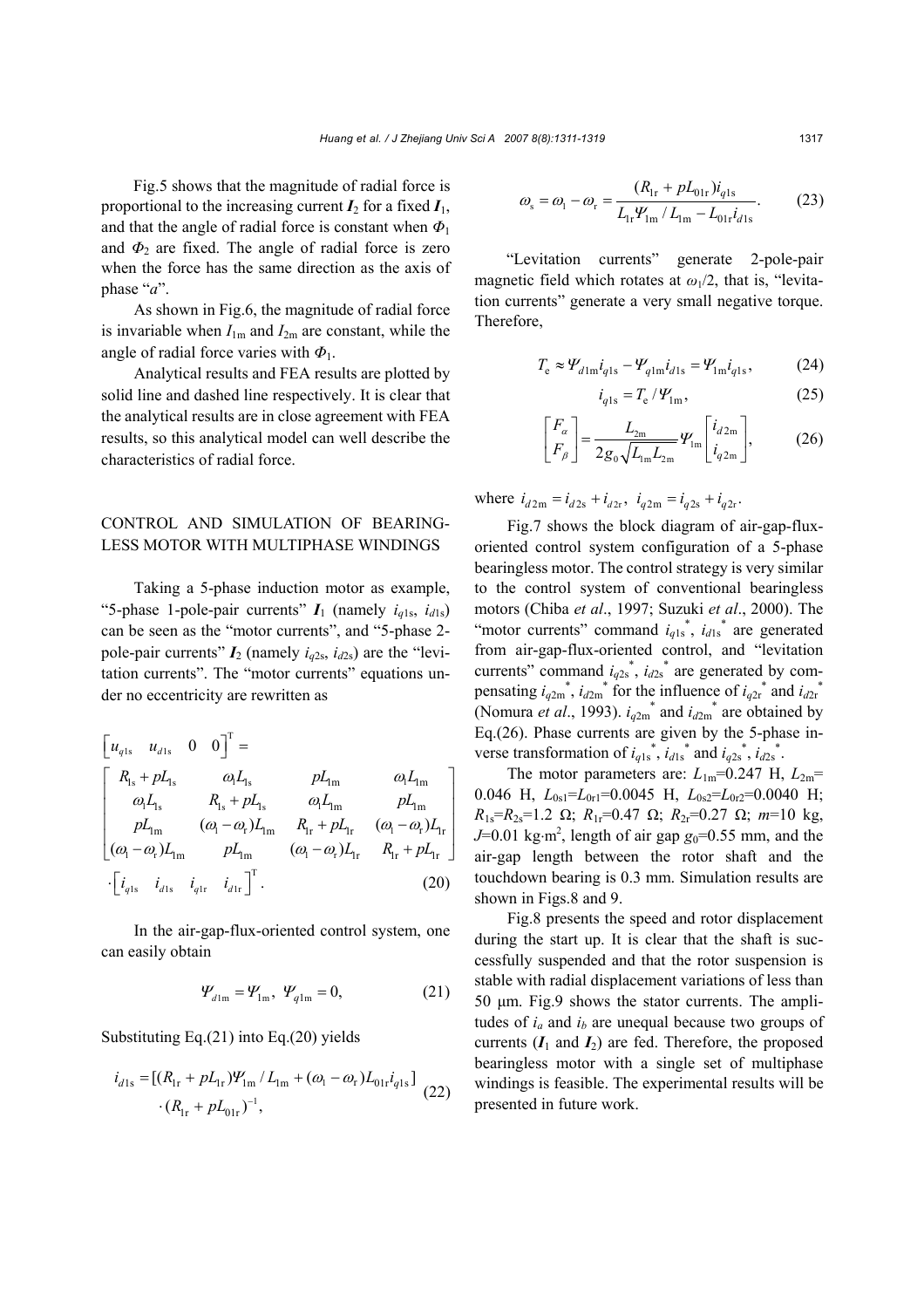

**Fig.7 Air-gap-flux-oriented control diagram of a 5-phase bearingless motor**



**Fig.8 Simulation results of the air-gap-flux-oriented control system of a 5-phase bearingless induction motor. (a) Rotor speed**  $\omega_r$ ; **(b) Torque**  $T_c$ **; <b>(c) Rotor displacement** *α***; (d) Rotor displacement** *β*



**Fig.9 Simulation results of the stator phase currents** 

### **CONCLUSION**

This paper sets forth a bearingless motor with a single set of multiphase windings (phase number *n*≥5). The model is proposed based on the principles of radial force generation and multiphase theory. Its torque and rotor suspension are realized by feeding two groups of currents to the single set of multiphase windings. The inductance matrices under eccentricity are deduced with modified winding function method, based on which the mathematical model of this new bearingless motor is also developed. Air-gap-fluxoriented control system is designed and simulation results verified the feasibility of this bearingless motor.

The proposed motor not only possesses advantages of bearingless motors with a single set of windings (i.e. simpler construction, less switches and relatively low power loss) but also possesses advantages of multiphase machines (i.e. achieving high power ratings with lower voltage limited devices). This method is also applicable to other bearingless motors such as permanent magnet motors and reluctance motors.

### **References**

- Chiba, A., Deido, T., Fukao, T., Rahman, M.A., 1994. An analysis of bearingless AC motors. *IEEE Trans. on Energy Conv.*, **9**(1):61-68. [doi:10.1109/60.282477]
- Chiba, A., Furuichi, R., Aikawa, Y., Shimada, K., Takamoto, Y., Fukao, T., 1997. Stable operation of induction-type